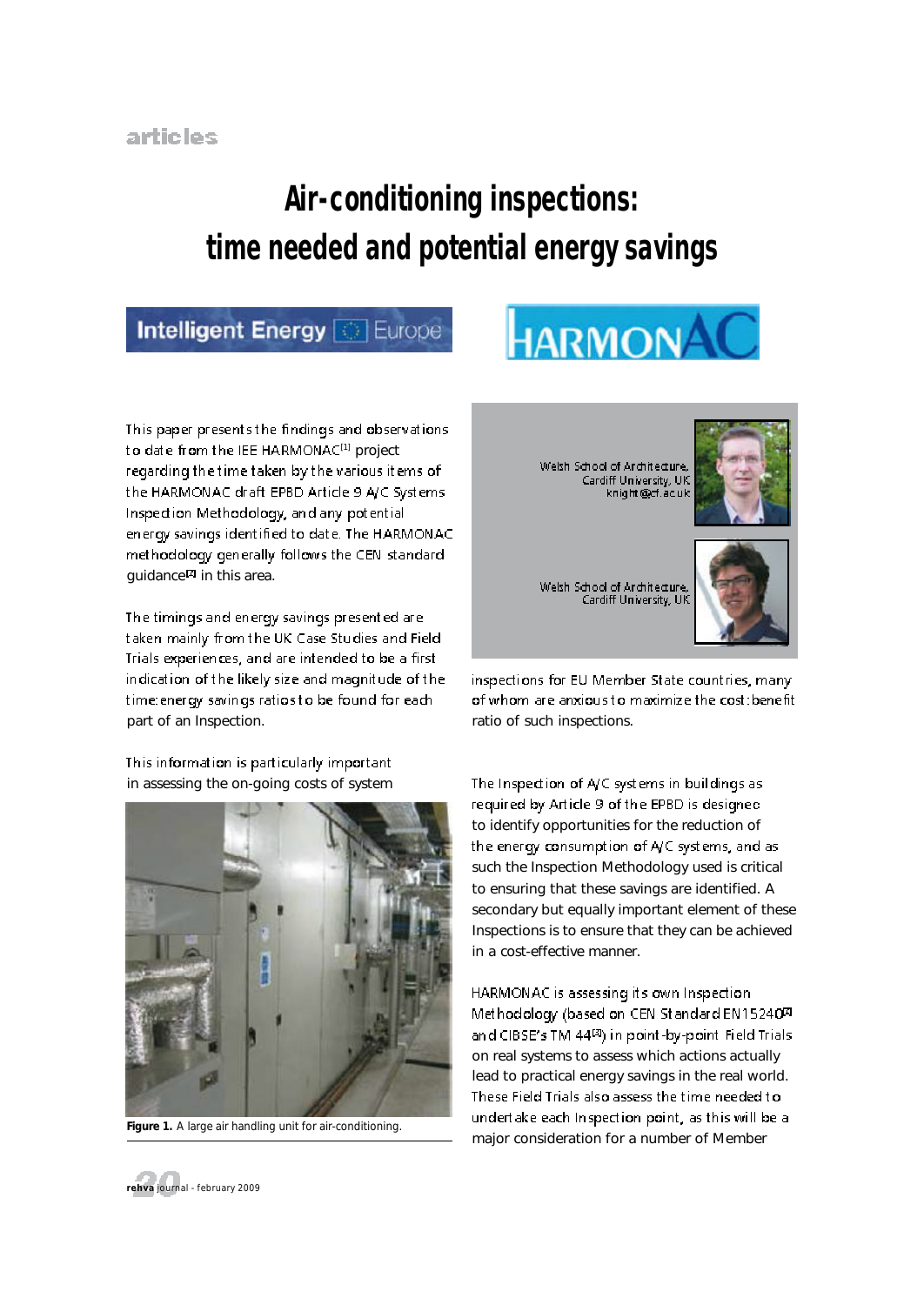T

States in setting the on-going requirements for Inspection in their Country.

This article presents a summary of the initial main points arising to date from the HARMONAC Case Studies and Field Trials with resped to energy savings and timings.

#### $\check{\textbf{s}}$

The HARMONAC Inspection Methodology is essentially divided into 3 sections - the collection of data on the building, the collection of data on centralised A/C systems, and the collection of data on packaged A/C systems. Due to space limit ations in this paper these 3 areas are

| Average times taken to undertake the building data collection inspection items. Ordered from longest to shortest, |                                                                   |       |                          |                                                                                                                                             |
|-------------------------------------------------------------------------------------------------------------------|-------------------------------------------------------------------|-------|--------------------------|---------------------------------------------------------------------------------------------------------------------------------------------|
|                                                                                                                   |                                                                   |       |                          | Building data for all systems – longest to shortest<br>times – notes                                                                        |
| PI21                                                                                                              | Annual energy<br>consumption of the<br>system                     | 61.0  |                          | Sub-in elering of energy consumed by the AC system and all its<br>ancillaries allows benchmarks to be used as part of the<br>assessment.    |
| PI11                                                                                                              | Current design loads<br>per zone                                  | 56.4  | 4%-1.3%                  | Getting the installed cooling capacity correct can lead to savings<br>of at least these amounts. Over 20% seems achievable <sup>4</sup> .   |
| PI22                                                                                                              | Annual energy<br>consumption of the<br>building                   | 45.5  |                          | Overall energy use by the building relative to the A/C system<br>allows a further check on whether<br>the A/C system use is excessive.      |
| Ħ2                                                                                                                | Documentation per<br>zone                                         | 44.0  | ×,                       |                                                                                                                                             |
| <b>PI15</b>                                                                                                       | Refrigeration equip-<br>ment for each zone                        | 43.0  |                          |                                                                                                                                             |
| PI4                                                                                                               | General zone data/zone                                            | 35.8  | $\overline{\phantom{a}}$ |                                                                                                                                             |
| P <sub>11</sub>                                                                                                   | Location and number of<br>AC zones.                               | 35.0  |                          |                                                                                                                                             |
| PI <sub>5</sub>                                                                                                   | Construction details'<br>zone                                     | 27.5  | ×,                       |                                                                                                                                             |
| PI18                                                                                                              | Cooling terminal units<br>details in each zone                    | 26.3  |                          |                                                                                                                                             |
| H3                                                                                                                | Images of<br>zones/building                                       | 25.1  |                          |                                                                                                                                             |
| PI16                                                                                                              | AHU for each zone                                                 | 21 A  |                          |                                                                                                                                             |
| Ħ9                                                                                                                | HVAC system<br>description and<br>operating setpoints<br>per zone | 12.8  |                          | Knowledge of selpoints is important in knowing whether<br>savings can be made from more accurate control to internal<br>activities.         |
| PI12                                                                                                              | Power/energy informa-<br>tion per zone                            | 12.5  |                          | Internal gains are important in assessing amount of cooling<br>capacity needed and type of cooling system that is<br>suitable for the task. |
| H8                                                                                                                | Monthly schedule<br>exceptions per zone                           | 12.2  | Up to10‰ each<br>month   | Depending on control of each zone and exception days.                                                                                       |
| Ħ7                                                                                                                | Occupancy schedules<br>per zone                                   | 11.3  | Up to 50%                | Cooling only when needed can provide savings of up to 50%.<br>Many systems in UK run all year, despite no demands for large<br>periods[5].  |
| <b>PI10</b>                                                                                                       | Original design<br>conditions per zone                            | 10.0  |                          | Allows comparison with PI11                                                                                                                 |
| PI13                                                                                                              | Source of heating<br>supplying each zone                          | 10.0  |                          | Needed to check that conflicts between heating<br>and cooling are not occurring.                                                            |
| <b>PI14</b>                                                                                                       | Heating storage and<br>control for each zone                      | 7.8   | ä,                       | Control should be checked a gainst heating and cooling supply.                                                                              |
| H6                                                                                                                | Building mass/air<br>tightness per zone                           | 6.5   |                          | Reducing the infiltration rate can provide.<br>heating and cooling savings.                                                                 |
| PI17                                                                                                              | Cooling distribution fluid<br>details per zone                    | 5.7   |                          |                                                                                                                                             |
| PI20                                                                                                              | Energy supply to the<br>building                                  | 4.1   |                          | To check the energy consumed by the building<br>is fully accounted for.                                                                     |
| PI19                                                                                                              | Energy supply to the<br>system                                    | 1.4   | ÷.                       | To ensure that energy use of A/C system is properly accounted for.                                                                          |
|                                                                                                                   | Total average time<br>(minutes)                                   | 515.3 |                          |                                                                                                                                             |



 $\mathbf{L}$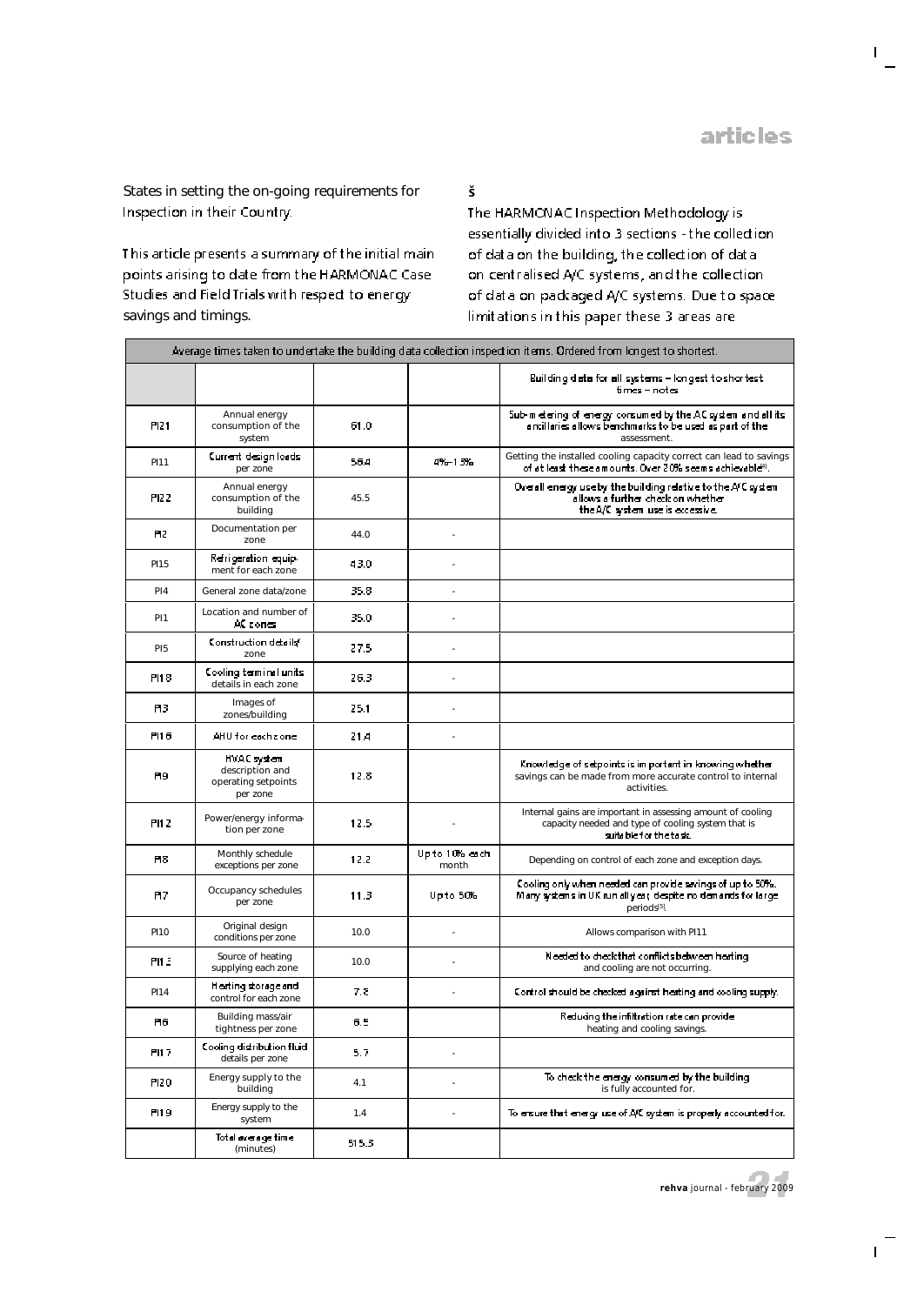#### articles

presented only in descending order of the time taken to complete the inspection items in each.

The tables presented are currently based on over 20 Field Trials and 10 Case Studies undertaken in the UK. The floor areas served by the A/C systems assessed to date range between 47m2 and 18,153m<sup>2</sup>.

It is anticipated that generally similar timings will be found across the HARMONAC Partners studies in Austria, Belgium, France, Greece, Italy, Portugal and Slovenia.

The potential percentage savings noted in the tables are drawn from past and present research work undertaken by the HARMONAC Partners and others, as well as from these Case Studies and Field Trials.

This section lists the average time taken to complete the general building data sections for all the system types assessed to date in both Field Trials and Case Studies. is ordered from the longest to the shortest times. The greyed out boxes indicate where savings are expected to be identified but no data is yet available. A full description of all the items in the table will be published by HARMONAC at a later date once the final methodology has been approved.

#### Packaged A/C Systems – Longest to

shows the average time taken in Field Trials and Case Studies to date to complete the various sections of the Packaged AC systems inspections. The times are displayed

| Average times taken to undertake the Packaged A/C system inspection items. Ordered from longest to shortest. |                                                                     |     |          |                                                                                                                                                                                            |
|--------------------------------------------------------------------------------------------------------------|---------------------------------------------------------------------|-----|----------|--------------------------------------------------------------------------------------------------------------------------------------------------------------------------------------------|
|                                                                                                              |                                                                     |     |          | Building data for all systems - longest to<br>$shortest times - note$                                                                                                                      |
| P <sub>19</sub>                                                                                              | Write report                                                        | 68  |          |                                                                                                                                                                                            |
| P6                                                                                                           | Comparerecords of use or sub-metered<br>energy with expectations    | 30  |          | Overall energy use by the building relative<br>to the A/C system allows a further check<br>on whether the A/C system consumption is<br>excessive                                           |
| P <sub>10</sub>                                                                                              | Check external heat exchangers                                      | 26  |          | Damage or blocking of external heat<br>exchangers can lead to a decrease in<br>efficiency of between 7% and 7%                                                                             |
| P₩                                                                                                           | Design cooling load for each system                                 | 24  | 4%-13%   | Getting the installed cooling capacity correct<br>can lead to savings of at least these amounts.<br>Over 20% seems reasonable taking<br>distribution systems into account <sup>[4]</sup> . |
| PP9                                                                                                          | Description of the occupation of the cooled<br>spaces               | 15  |          | Allows checking of time and temperature<br>setpoints are correct, as wiell as allowing<br>the use of benchmarks when they become<br>available                                              |
| P <sub>5</sub>                                                                                               | Compare size with imposed cooling loads                             | 11  | 4% - 13% | Getting the installed cooling capacity correct<br>can lead to savings of at least these amounts.<br>Over 20% seems reasonable taking<br>distribution systems into account[4].              |
| P1                                                                                                           | Reriew available docum entation from pre-<br>inspection             | 10  |          |                                                                                                                                                                                            |
| P8                                                                                                           | Check for signs of refrigerant leakage.                             | 10  |          | Refrigerant leakage can reduce the energy<br>efficiency of an AC system.                                                                                                                   |
| P9                                                                                                           | Check plant is capable of providing cooling                         | 10  |          |                                                                                                                                                                                            |
| PF6                                                                                                          | Records of maintenance (control systems and<br>sensors)             | 7   |          | Can provide certainty that systems are<br>well maintained to go with visual checks. This<br>could reduce time and cost of an inspection.                                                   |
|                                                                                                              | Only the 10 most time consuming of 28<br>inspection items are shown |     |          |                                                                                                                                                                                            |
|                                                                                                              | Total average time (m inuted                                        | 271 |          |                                                                                                                                                                                            |



 $\blacksquare$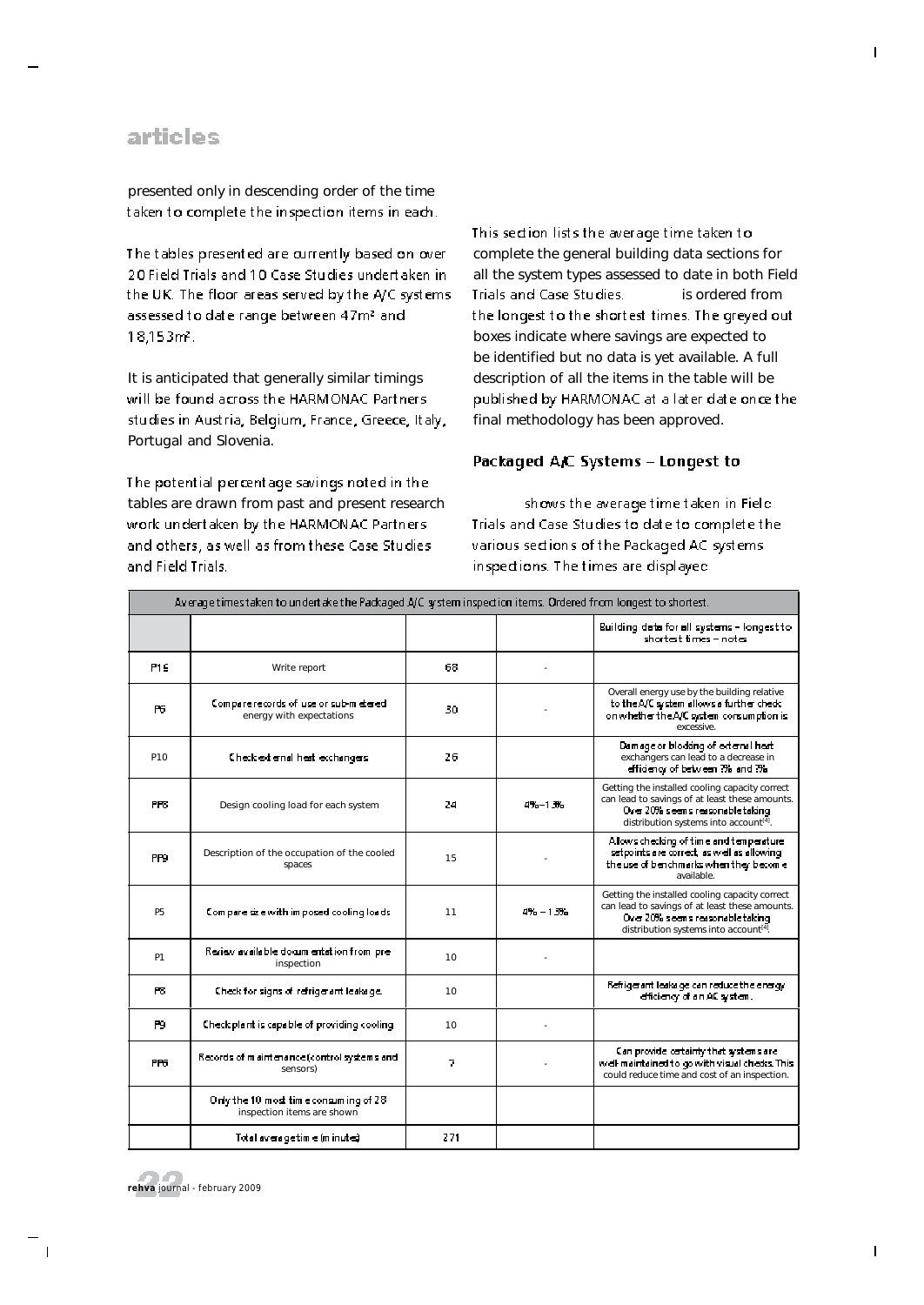from the longest to the shortest against each Methodology item. The greyed out boxes indicate where savings are expected to be identified but no data is yet available. Only the first 10 items of 28 are shown due to space limitations.

#### Centralised A/C Systems - Shortest to

lists the average time taken to undertake an inspection on centralised systems, rank ordered from longest to shortest. The data in this section are less robust than for Package systems due to the much greater diversity of design of Centralised Systems. The greyed out boxes indicate where savings are expected to be identified but no data is yet available. Again due to space limitations only the first 10 most time consuming items of 59 are shown.

For many A/C systems much of the diagnostic equipment needed to assess their performance is already installed or could be readily installed. Perhaps the most important item to be installed if

it does not exist is dedicated energy metering to the A/C system and its ancillaries.

In general, it is anticipated that the amount of portable equipment needed for an inspection will be minimal and restricted to non-invasive equipment to reduce both the cost and potential liability of inspections.



*Figure 2. Label on manometer provides physical indicator of when to replace air filter due to increased pressured drop.*

| . Avierage times taken to undertake the Centralised A/C system inspection items. Ordered from longest to shortest. |                                                                     |        |           |                                                                                                                                                                                            |
|--------------------------------------------------------------------------------------------------------------------|---------------------------------------------------------------------|--------|-----------|--------------------------------------------------------------------------------------------------------------------------------------------------------------------------------------------|
|                                                                                                                    |                                                                     |        |           | Building data for all systems – longest<br>to shortest times - notes                                                                                                                       |
| CZ.                                                                                                                | Locate supply to the A/C system and install<br>VA logger(s)         | 161.7  |           | Allows estimation of the power use of the<br>system over monitoring period. Can help<br>estimate a chiller or system COP.                                                                  |
| C1                                                                                                                 | Locate relevant plant and compare details                           | 77.5   |           |                                                                                                                                                                                            |
| PC12                                                                                                               | An estimate of the design cooling load for<br>each system           | 47.7   | 4%-13%    | Getting the installed cooling capacity<br>correct can lead to savings of at least these<br>amounts. Over 20% seems reasonable<br>taking distribution system sinto account <sup>(4)</sup> . |
| PC <sub>1</sub>                                                                                                    | Details of installed refrigeration plant                            | 47.5   |           |                                                                                                                                                                                            |
| PC <sub>2</sub>                                                                                                    | Description of system control ziones with<br>schematic drawings.    | 45.3   |           | Correct use of zioning can achieve savings.                                                                                                                                                |
| C15                                                                                                                | Visually check the condition and operation of<br>indoor units       | 35.0   |           | A dirty indoor unit would tend to indicate<br>a poorly maintained system. Check also<br>room layouts have not altered since indoor<br>unit installed.                                      |
| PC15                                                                                                               | Monitoring to continually observe<br>performance of AC systems.     | 30.8   | $10 - 20$ | Energy M.ST can identify early problems<br>with A/C systems, and help in a long-term<br>maintenance programme.                                                                             |
| C10                                                                                                                | Check type inting and operation of<br>distribution fans and pumps   | 30.8   | up to 50% | Variable Speed Drives on fans and pumps<br>can provide savings of 20 - 50% fairly<br>readily depending on system design and<br>loading.                                                    |
| C24                                                                                                                | Assess the controllability of a sample number<br>of terminal units  | 26.7   |           |                                                                                                                                                                                            |
| PC 5                                                                                                               | Floor plans, and schematics of air<br>conditioning systems.         | 26.5   |           |                                                                                                                                                                                            |
|                                                                                                                    | Only the 10 most time consuming of 28<br>inspection items are shown |        |           |                                                                                                                                                                                            |
|                                                                                                                    | Total average time (minutes)                                        | 1017.9 |           |                                                                                                                                                                                            |



 $\mathbf{I}$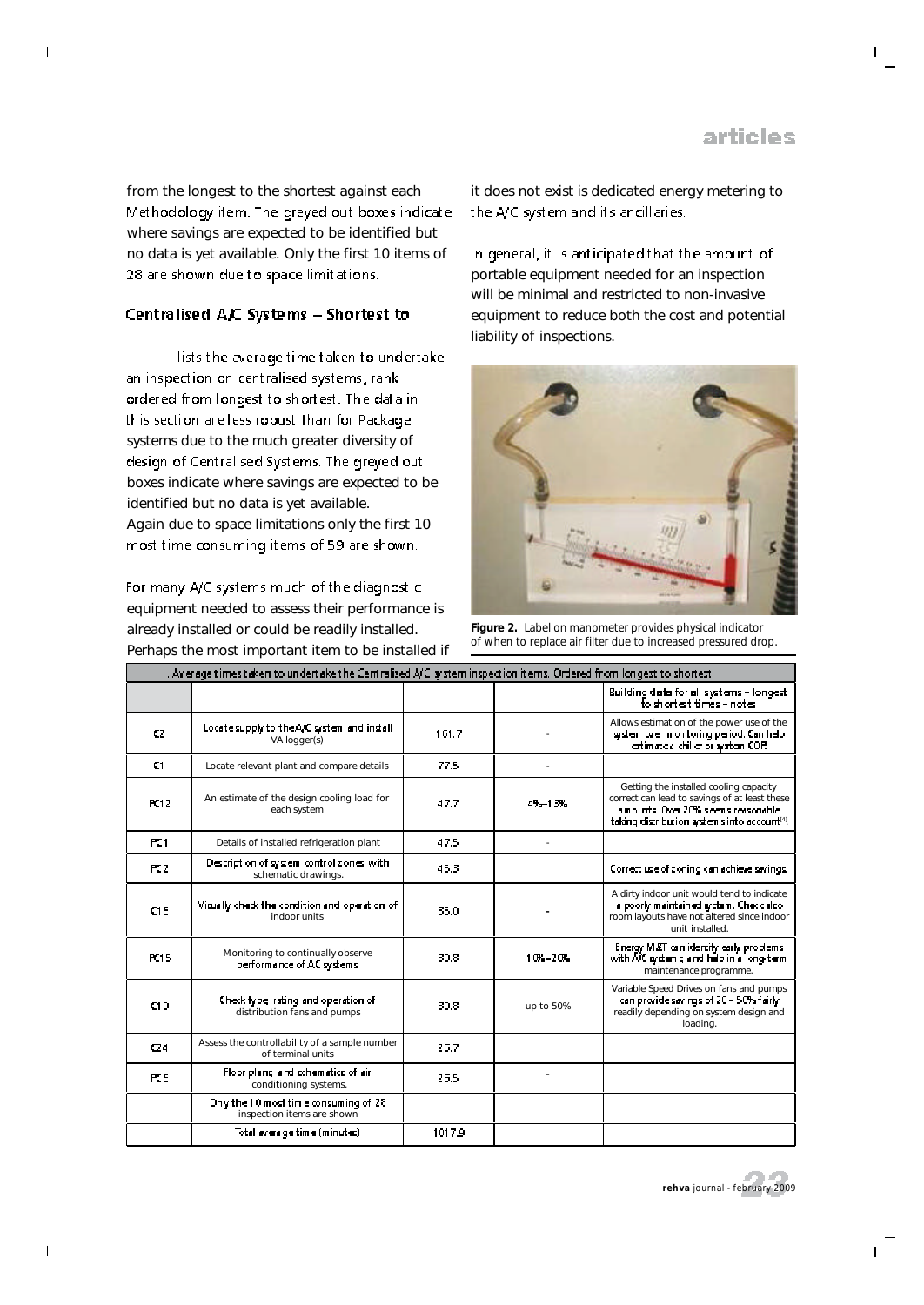#### articles

 $\check{\mathsf{s}}$ shows graphs of the time taken to gather building data, and undertake centralised and packaged inspections from the work undertaken to date. The time is normalised to the floor areas served by each of the A/C systems.

From  $\ddot{\textbf{s}}$  we can produce an initial prediction of the time taken to inspect Packaged and Centralised A/C systems based on the floor area conditioned. These predictions are shown in There are blanks in the table where no surveys of that size have been undertaken for those system types.

The data shows that the collection of data about the building and its occupancy is generally as time-consuming as the Inspection of the physical A/C system it self.

It can be seen from the HARMONAC data to date that a complete Inspection can take from around 4 hours for the smallest systems up to 4.5 days for the largest systems inspected to date.

There is clearly a possibility of some significant time savings being made in subsequent inspections, provided the building and system details do not alter in the interim.

Two of the keys to this happening are:

Ensuring that the Inspection data for each inspection provides clear information about HDFK LOVSHFWLRQLWHP <sup>2</sup> SRVMLE @ DVWDQGDUG report template needs to be provided?



*Figure 3. Compressors, Variable Speed Drives, etc. should have on-board diagnostics monitoring their running hours and other performance variables.* 



*Figure 4. Dedicated energy metering of the A/C plant helps identify exact annual usage and allows more accurate assessment of its overall performance.*

Ensuring that the previous Inspection reports are readily available online.

Potentially, having the previous Inspection data available in a format that can be assimilated into subsequent reports could lead to time savings of over 80% for the Building Data. The potential time savings for subsequent physical systems inspections are likely to be less at perhaps only 10-20%, but these are nonetheless worth having.

Most common and largest savings to date The most common and largest potential savings identified to date are shown in These savings represent the maximum savings that have been found for each inspection item, either from research work or from the Field Trials and Case



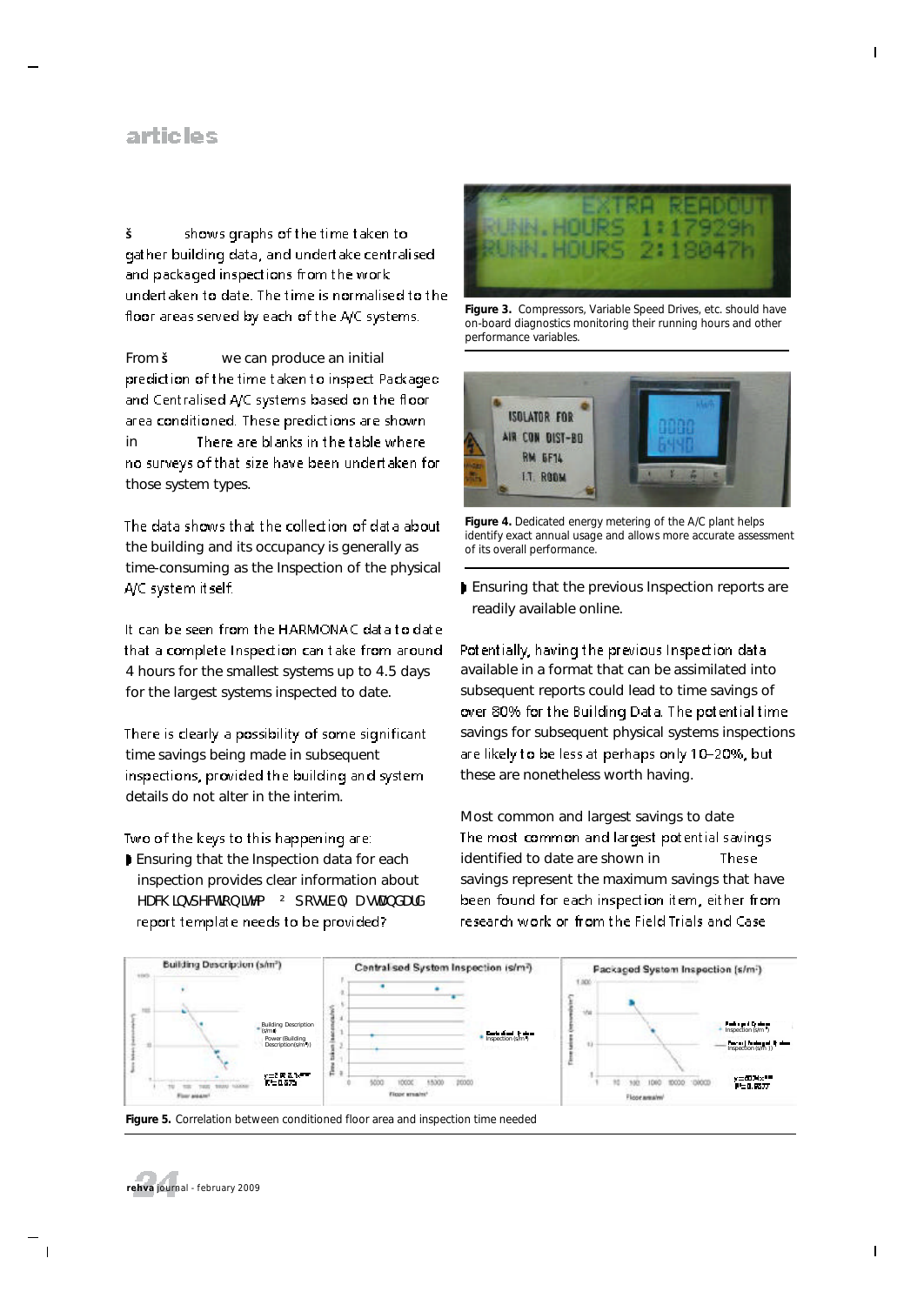| Predicted time in hours taken to complete inspections by floor area<br>conditioned. |                                   |      |     |      |     |
|-------------------------------------------------------------------------------------|-----------------------------------|------|-----|------|-----|
|                                                                                     |                                   |      |     |      |     |
|                                                                                     |                                   |      |     |      |     |
| 40                                                                                  | 2.1                               |      | 2.9 |      | 5.1 |
| 60                                                                                  | 24                                |      | 3.1 |      | 5.5 |
| 80                                                                                  | 2.6                               |      | 3.5 |      | 5.8 |
| 100                                                                                 | 2.7                               |      | 3.4 |      | 6.1 |
| 150                                                                                 | 3.0                               |      | 3.6 |      | 6.6 |
| 200                                                                                 | 3.3                               |      | 3.7 |      | 7.0 |
| 250                                                                                 | 3.5                               |      | 3.9 |      | 7.3 |
| 500                                                                                 | 4.2                               |      | 4.5 |      | 8.5 |
| 600                                                                                 | 4.4                               |      | 4.4 |      | 8.8 |
| 650 to 5000                                                                         | No data<br>between<br>these areas |      |     |      |     |
| 5,000                                                                               | 7.6                               | 5.6  |     | 13.2 |     |
| 6,000                                                                               | 8.0                               | 6.7  |     | 14.7 |     |
| 7,000                                                                               | 8.3                               | 7.8  |     | 16.1 |     |
| 8,000                                                                               | 8.6                               | 89   |     | 17.5 |     |
| 9,000                                                                               | 8.9                               | 10.0 |     | 18.9 |     |
| 10000                                                                               | 9.2                               | 11.1 |     | 20.5 |     |
| 20 000                                                                              | 11.0                              | 22.2 |     | 33.2 |     |

Studies. They are only indicative at the moment until the HARMONAC project has completed sufficient studies to either support or question some of the savings shown. It should also be noted that each item is considered in isolation and that the savings are not additive. It is hoped that commonly occurring combinations of measures might have their cumulative effect identified as well.

From it can be seen that potentially a large amount of this data could be collected without ever visiting the site (those elements highlighted in yellow). It can also be seen that the majority of the large savings identified so far are primarily to do with control of the system, choice of system type and choice of system components. It is also anticipated that further significant savings will be associated with a regular maintenance regime. These will regularly maintained systems.

be demonstrated by comparison of poorly maintained systems with

At this stage of the project, the savings and timings being shown are heavily biased by the UK experience as few Field Trials are being undertaken in the other Partner sites yet. The data shown is therefore still to be confirmed in more extensive testing of the Methodologies, particularly the updated Methodologies.

It was also noted from these first inspections that there were no specific inspection items dealing with humidity control in systems where this was part of the system design. This observation will be addressed in future HARMONAC meetings.

Overall, at this point in the project it appears that we can condude:

- Some substantial savings can be identified by inspection procedures.
- Most of the major savings found so far appear possible to identify
- Most of the major savings appear possible to obtain
- There are technical savings that we will identify as the project proceeds, but the law of diminishing returns appears to apply here, i.e. the majority of the main savings can be identified quite quickly, but to identify all the potential savings will be costly in terms of time.

So what this means in terms of the Inspection methodologies being trialled to date is:

**Pre-inspection** (the building related data) might eventually be the most productive